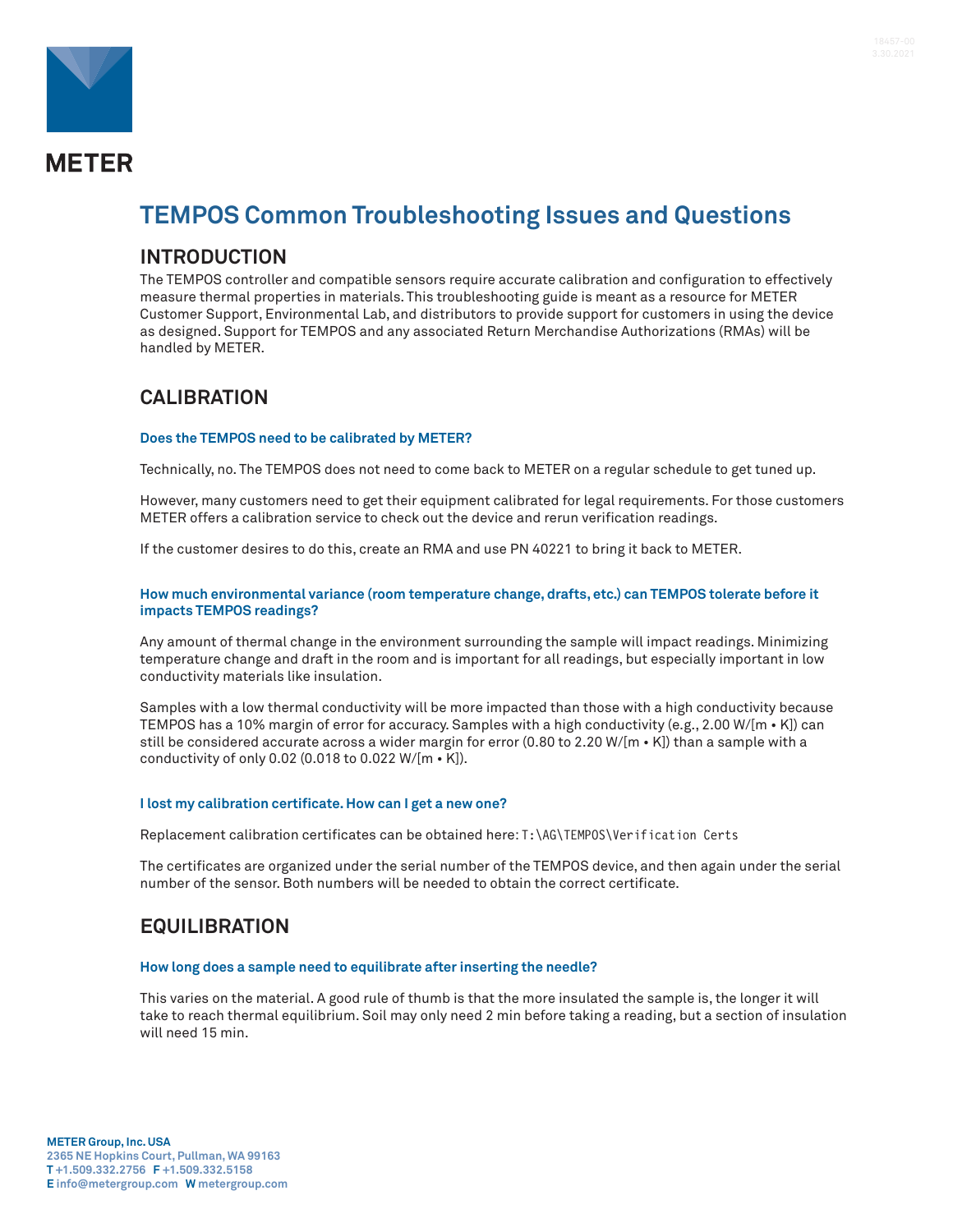## **GENERAL**

#### **Are the TEMPOS and its sensors waterproof?**

The TEMPOS handheld device is not waterproof.

The sensor cable and sensor head are waterproof, but METER does not currently have the ability to sell waterproof cable extensions for TEMPOS sensors.

#### **Is there documented proof of TEMPOS specifications?**

If a customer wants more data and documented information than what is listed on the METER website and in the sales presentation, direct their inquiries to the TEMPOS team, Bryan Wacker ([bryan.wacker@metergroup.](mailto:bryan.wacker%40metergroup.com?subject=) [com\)](mailto:bryan.wacker%40metergroup.com?subject=) and Simon Nelson ([simon.nelson@metergroup.com](mailto:simon.nelson%40metergroup.com?subject=)). They can provide papers written using the TEMPOS or KD2 Pro or other requested information.

#### **How were range and accuracy determined?**

Range was determined by extensive testing in materials at different levels of conductivity. The TEMPOS range of 0.02–2.00 W/(m • K) is a fairly large range of conductivity that covers most materials that researchers would be interested in measuring: insulation, soil, fluids, rock, food and drink, and snow and ice.

Accuracy was determined by using the glycerin standard that is shipped with the TEMPOS, which has a known conductivity of 0.285 W/(m • K). The hundreds of sensors built by the METER production team have been tested and all fall within 10% accuracy of that standard.

## **TAKING MEASUREMENTS**

#### **Why am I getting bad or inaccurate data in water or other fluids?**

TEMPOS sensors can have a difficult time reading low-viscosity fluids due to the presence of free convection. Free convection is the process where fluid at the heat source warms up and has a lower density than the colder fluid above, so the warm fluid rises and the colder fluid is pushed downward. This motion introduces an outside source of heat which will throw off the measurement being done by the TEMPOS sensor. Free convection is not a problem in high viscosity fluids such as honey or the glycerin standard, but it will cause real problems in water or other liquids around that level of viscosity.

Minimize all outside sources of heat and rattling or shaking as much as possible. Take readings with the water inside a styrofoam box in a still and quiet room. It is very difficult to get anywhere close to accurate thermal measurements in water if there is any machinery around, for example.

#### **Can the TEMPOS sensors be used in a drying oven?**

Yes, it can. Set the TEMPOS sensor in the drying oven on unattended mode during the drying process. This is much faster and easier than manually taking measurements while drying out a sample to create a thermal dryout curve.

This is a commonly asked question from customers hoping to use TEMPOS for ASTM soil measurements.

#### **Why does the manual recommend using Soil mode over ASTM mode?**

ASTM mode is less accurate because of its longer measurement time. Conductivity is temperature dependent, and ASTM mode heats and cools the soil for 10 min, compared with 1 min for Soil mode. Constant heat fluxes over 10 min mean that the soil becomes warmer than its native temperature, and therefore more thermally conductive. ASTM mode is included in TEMPOS despite this shortcoming to fulfill the requirements of ASTM.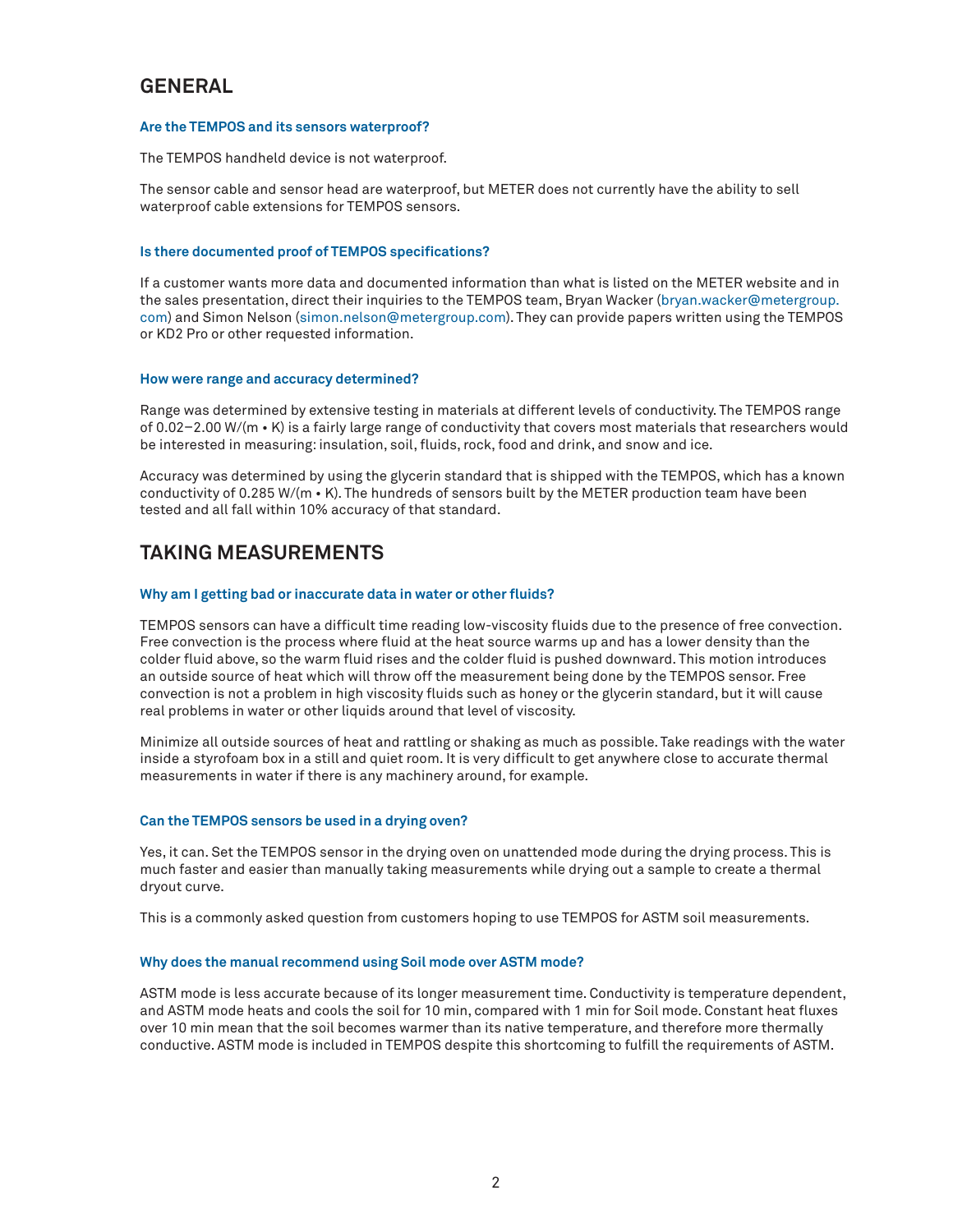#### **Can the TEMPOS take readings in very thin materials?**

TEMPOS is designed to have at least 5 mm of material in all directions from the needle to get an accurate reading. With very thin material, the TEMPOS needle will read not only the immediate material surrounding the sensor but also any secondary material beyond it within that 5 mm radius. The best solution to get accurate measurements is to sandwich several layers of the material together to achieve the appropriate measurement thickness.

#### **Can we take a sample from the field back to the lab to measure?**

Yes, TEMPOS was designed to work well in the field, but collecting samples and bringing them back to the lab for readings is also an option. However, consider how this may impact the moisture content of the sample. Any field samples need to be air sealed until they are ready to be measured because a change in moisture content will alter the result.

#### **Can TEMPOS be used in my unique or uncommon application?**

The answer depends on three factors:

• Conductivity.

TEMPOS is rated to make accurate measurements from 0.02 to 2.0 W/(m • K). Outside of that range, it is possible TEMPOS can perform at a level of accuracy that may satisfy the customer.

• Operating temperature.

TEMPOS is rated to work in environments of –50 to 150°C. If the temperature is significantly higher than that, parts on the sensor head can melt.

• Contact resistance.

TEMPOS sensor needles need to be in contact, or at least close to it, with the material to get a good reading. Fluids and very small granular materials allow this to happen easily. More rigid surfaces, like rock or concrete, are difficult to get good contact between the needle and the material. Poor contact means the needle is measuring air gaps between the material and the needle and not the material itself.

If customers have concerns with these factors, METER recommends sending a sample to METER for testing before selling them a device outright.

### **TROUBLESHOOTING**

| <b>Problem</b>                                                   | <b>Possible Solutions</b>                                                                                                                                                                                                                                                                  |
|------------------------------------------------------------------|--------------------------------------------------------------------------------------------------------------------------------------------------------------------------------------------------------------------------------------------------------------------------------------------|
| Cannot download data<br>using TEMPOS Utility                     | Verify the latest version of TEMPOS Utility is being used (metergroup.com/<br>tempos-support).                                                                                                                                                                                             |
|                                                                  | If using the most recent version of TEMPOS Utility does not solve the issue,<br>create an RMA to return the device to METER for repairs.                                                                                                                                                   |
| <b>TEMPOS will not turn</b><br>on or is stuck on black<br>screen | Open the back of the device and remove the batteries to force a power-off state.                                                                                                                                                                                                           |
|                                                                  | Replace the batteries and the back panel.                                                                                                                                                                                                                                                  |
|                                                                  | Hold down the <b>POWER</b> button for 5 s to reboot the device.                                                                                                                                                                                                                            |
|                                                                  | If that does not work, create an RMA to return the device to METER for repairs.                                                                                                                                                                                                            |
| SH-3 needles bent or<br>poorly spaced                            | Slowly and gently push the needles back into their proper place manually. (If<br>the needles are bent too quickly or too much, the heating element within the<br>needle will break.) A red SH-3 needle spacing tool shipped with the TEMPOS<br>provides a guide for proper spacing (6 mm). |